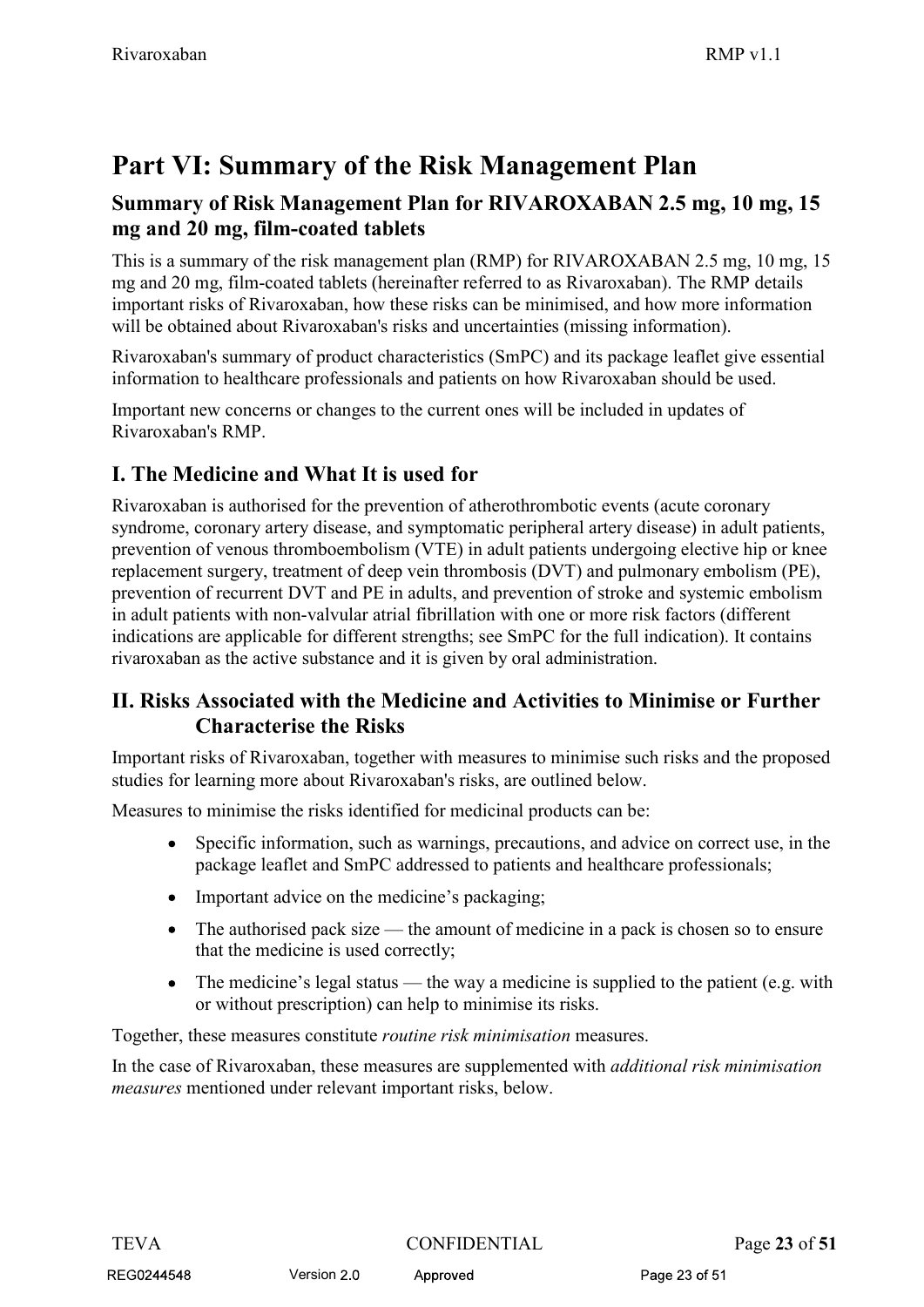Rivaroxaban<br>
RMP v1.1<br>
In addition to these measures, information about adverse reactions is collected continuously and<br>
regularly analysed, so that immediate action can be taken as necessary. These measures In addition to these measures, information about adverse reactions is collected continuously and Rivaroxaban<br>In addition to these measures, information about adverse reactions is collected continuously and<br>regularly analysed, so that immediate action can be taken as necessary. These measures<br>constitute *routine pharma* Rivaroxaban<br>
In addition to these measures, information about adverse reactions is collected continuously and<br>
regularly analysed, so that immediate action can be taken as necessary. These measures<br>
constitute *routine pha* 

Rivaroxaban<br>
In addition to these measures, information about adverse reactions is collected continuously and<br>
regularly analysed, so that immediate action can be taken as necessary. These measures<br>
constitute *routine pha* Rivaroxaban **IMPORT CONTOT CONTOT** IN addition to these measures, information about adverse reactions is collected continuously and regularly analysed, so that immediate action can be taken as necessary. These measures con **Example 18** Rivaroxaban<br>
In addition to these measures, information about adverse reactions is collected continuously and<br>
regularly analysed, so that immediate action can be taken as necessary. These measures<br>
constitute risks can be regarded as identified or potential. Identified risks are concerns for which there is Rivaroxaban<br>
In addition to these measures, information about adverse reactions is collected continuously and<br>
regularly analysed, so that immediate action can be taken as necessary. These measures<br>
constitute *routine pha* Rivaroxaban RMP v1.1<br>
In addition to these measures, information about adverse reactions is collected continuously and<br>
regularly analysed, so that immediate action can be taken as necessary. These measures<br>
constitute *r* Rivaroxaban<br>
Rivaroxaban<br>
In addition to these measures, information about adverse reactions is collected continuously and<br>
regularly analysed, so that immediate action can be taken as necessary. These measures<br>
constitut information on the safety of the medicinal product that is currently missing and needs to be collected (e.g. on the long-term use of the medicine); In addition to these measures, information about adverse reactions is collected controlled requilarly analysed, so that immediate action can be taken as necessary. These measures constitute *routine pharmacovigilance activ* 

| <b>II.A List of Important Risks and Missing Information</b><br>Important risks of Rivaroxaban are risks that need special risk management activities to further<br>investigate or minimise the risk, so that the medicinal product can be safely taken. Important<br>risks can be regarded as identified or potential. Identified risks are concerns for which there is<br>sufficient proof of a link with the use of Rivaroxaban. Potential risks are concerns for which an<br>association with the use of this medicine is possible based on available data, but this association<br>has not been established yet and needs further evaluation. Missing information refers to<br>information on the safety of the medicinal product that is currently missing and needs to be<br>collected (e.g. on the long-term use of the medicine);<br>Table 9:<br><b>Summary of Safety Concerns</b><br>List of important risks and missing information<br><b>Important identified risks</b><br>Haemorrhage<br><b>Important potential risks</b><br>Embryo-foetal toxicity<br><b>Missing information</b><br>Patients with severe renal impairment (CrCl < 30 mL/min)<br>Patients receiving concomitant systemic inhibitors of CYP<br>3A4 or P-gp other than azole antimycotics (e.g.<br>ketoconazole) and HIV-protease inhibitors (e.g. ritonavir)<br>Remedial pro-coagulant therapy for excessive<br>haemorrhage<br>Pregnant or breast-feeding women<br>Patients with atrial fibrillation (AF) and a prosthetic heart<br>valve<br>Long-term therapy with rivaroxaban in treatment of DVT,<br>PE, SPAF and ACS in real-life setting<br>Patients with significant liver diseases (severe hepatic<br>impairment/Child Pugh C)<br>Patients $<$ 18 years<br><b>CONFIDENTIAL</b><br><b>TEVA</b><br>Page 24 of 51 |                                                        |
|--------------------------------------------------------------------------------------------------------------------------------------------------------------------------------------------------------------------------------------------------------------------------------------------------------------------------------------------------------------------------------------------------------------------------------------------------------------------------------------------------------------------------------------------------------------------------------------------------------------------------------------------------------------------------------------------------------------------------------------------------------------------------------------------------------------------------------------------------------------------------------------------------------------------------------------------------------------------------------------------------------------------------------------------------------------------------------------------------------------------------------------------------------------------------------------------------------------------------------------------------------------------------------------------------------------------------------------------------------------------------------------------------------------------------------------------------------------------------------------------------------------------------------------------------------------------------------------------------------------------------------------------------------------------------------------------------------------------------------------------------------------------------------------------------|--------------------------------------------------------|
|                                                                                                                                                                                                                                                                                                                                                                                                                                                                                                                                                                                                                                                                                                                                                                                                                                                                                                                                                                                                                                                                                                                                                                                                                                                                                                                                                                                                                                                                                                                                                                                                                                                                                                                                                                                                  |                                                        |
|                                                                                                                                                                                                                                                                                                                                                                                                                                                                                                                                                                                                                                                                                                                                                                                                                                                                                                                                                                                                                                                                                                                                                                                                                                                                                                                                                                                                                                                                                                                                                                                                                                                                                                                                                                                                  |                                                        |
|                                                                                                                                                                                                                                                                                                                                                                                                                                                                                                                                                                                                                                                                                                                                                                                                                                                                                                                                                                                                                                                                                                                                                                                                                                                                                                                                                                                                                                                                                                                                                                                                                                                                                                                                                                                                  |                                                        |
|                                                                                                                                                                                                                                                                                                                                                                                                                                                                                                                                                                                                                                                                                                                                                                                                                                                                                                                                                                                                                                                                                                                                                                                                                                                                                                                                                                                                                                                                                                                                                                                                                                                                                                                                                                                                  |                                                        |
|                                                                                                                                                                                                                                                                                                                                                                                                                                                                                                                                                                                                                                                                                                                                                                                                                                                                                                                                                                                                                                                                                                                                                                                                                                                                                                                                                                                                                                                                                                                                                                                                                                                                                                                                                                                                  |                                                        |
|                                                                                                                                                                                                                                                                                                                                                                                                                                                                                                                                                                                                                                                                                                                                                                                                                                                                                                                                                                                                                                                                                                                                                                                                                                                                                                                                                                                                                                                                                                                                                                                                                                                                                                                                                                                                  |                                                        |
|                                                                                                                                                                                                                                                                                                                                                                                                                                                                                                                                                                                                                                                                                                                                                                                                                                                                                                                                                                                                                                                                                                                                                                                                                                                                                                                                                                                                                                                                                                                                                                                                                                                                                                                                                                                                  |                                                        |
|                                                                                                                                                                                                                                                                                                                                                                                                                                                                                                                                                                                                                                                                                                                                                                                                                                                                                                                                                                                                                                                                                                                                                                                                                                                                                                                                                                                                                                                                                                                                                                                                                                                                                                                                                                                                  | REG0244548<br>Version 2.0<br>Approved<br>Page 24 of 51 |